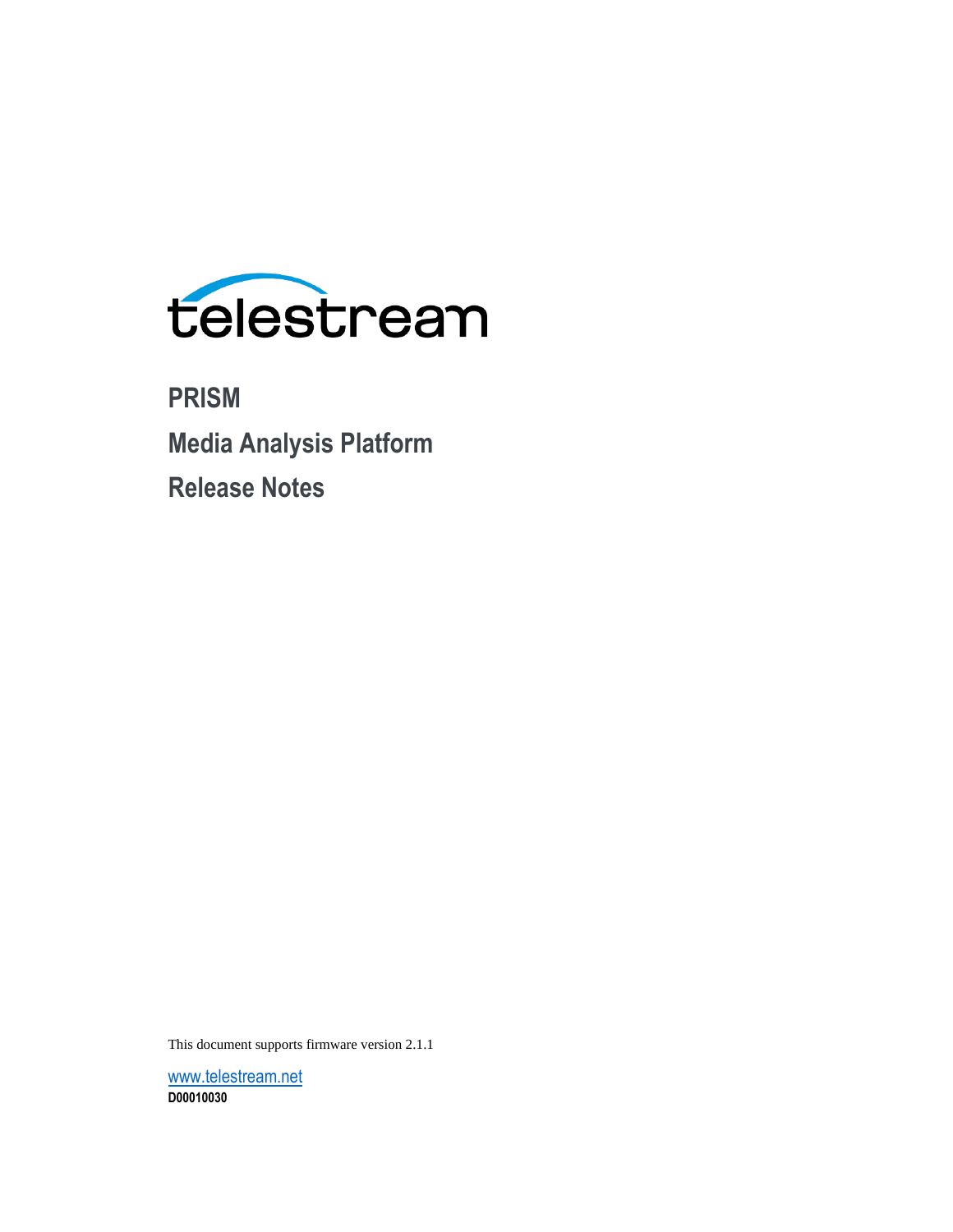Copyright © 2020 Telestream, LLC and its Affiliates. All rights reserved. Telestream products are covered by U.S. and foreign patents, issued and pending. Information in this publication supersedes that in all previously published material. Specification and price change privileges reserved. TELESTREAM is a registered trademark of Telestream, LLC. All other trade names referenced are the service marks, trademarks, or registered trademarks of their respective companies.

Telestream products are covered by U.S. and foreign patents, issued and pending. Information in this publication supersedes that in all previously published material. Specifications and price change privileges reserved.

TELESTREAM is a registered trademark of Telestream, LLC.

Dolby, Dolby Audio, and the double-D symbol are trademarks of Dolby Laboratories.

**Contact Telestream** Telestream LLC 848 Gold Flat Road Nevada City, CA 95959 USA

For product information, sales, service, and technical support: Worldwide, visit [www.telestream.net/telestream-support/video/support.htm](http://www.telestream.net/telestream-support/video/support.htm) to find contacts in your area.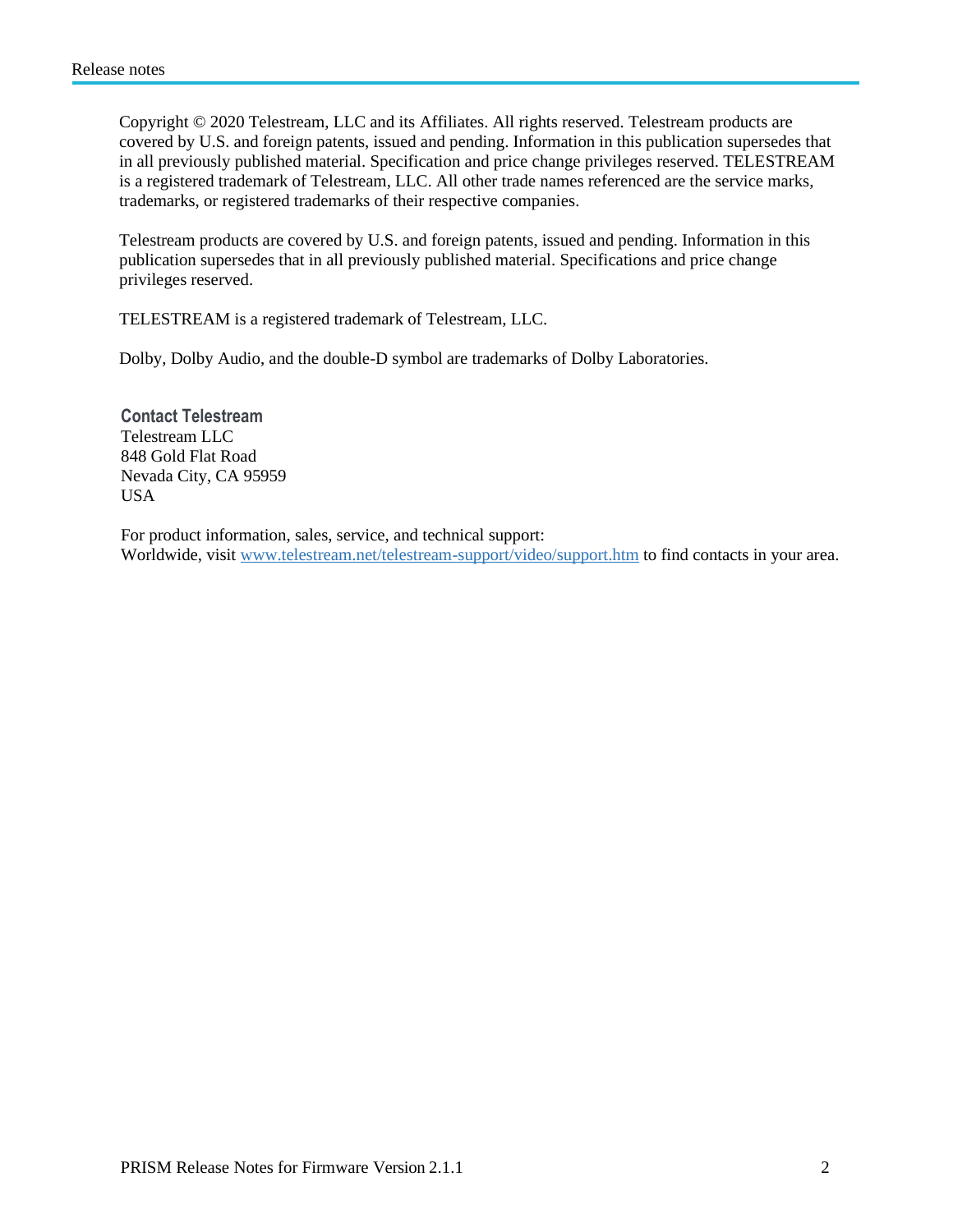## **Release notes**

This document describes new features, improvements, and limitations of firmware version 2.1.1 for the PRISM Media Analysis Platform.

\_\_\_\_\_\_\_\_\_\_\_\_\_\_\_\_\_\_\_\_\_\_\_\_\_\_\_\_\_\_\_\_\_\_\_\_\_\_\_\_\_\_\_\_\_\_\_\_\_\_\_\_\_\_\_\_\_\_\_\_\_

*\_\_\_\_\_\_\_\_\_\_\_\_\_\_\_\_\_\_\_\_\_\_\_\_\_\_\_\_\_\_\_\_\_\_\_\_\_\_\_\_\_\_\_\_\_\_\_\_\_\_\_\_\_\_\_\_\_\_\_\_\_*

*NOTE. This software release applies to the following products:* 

- *MPI2-25 and MPX2-25*
- *MPI2-10 and MPX2-10*
- *MPI and MPX*

## **New features and improvements**

- Support for the 8K quad SDI inputs with these monitoring features (requires option FMT-8K):
	- o 7680x4320 resolution at p50, p59.94, and p60 frame rates
	- o Up to 32 channels of audio
- Audio programs (mono, stereo,  $5.1$ ,  $7.1$ ) can be configured when setting up SDI or IP inputs.
- Dolby E Guard Band measurements (requires option AUD or DLBY).
- Decode of Dolby E metadata transmitted over ancillary data packets (requires option AUD or DLBY).
- Audio loudness readout (requires option AUD).
- New Anc Session application to monitor ancillary data transmitted over SDI and IP signals (requires option ENG, QC, or ENG-MEAS).
- Up to 5 light meter measurements at selectable points in a Picture (requires option PROD).
- Source ID overlay can be displayed on the Picture.
- Timecode readout is available on the Status Bar.
- Closed Captions can be decoded and overlaid on the Picture. Supported formats include CEA-608, CEA-708, OP-47, and ST2031 (requires options ENG-MEAS, ENG, or QC).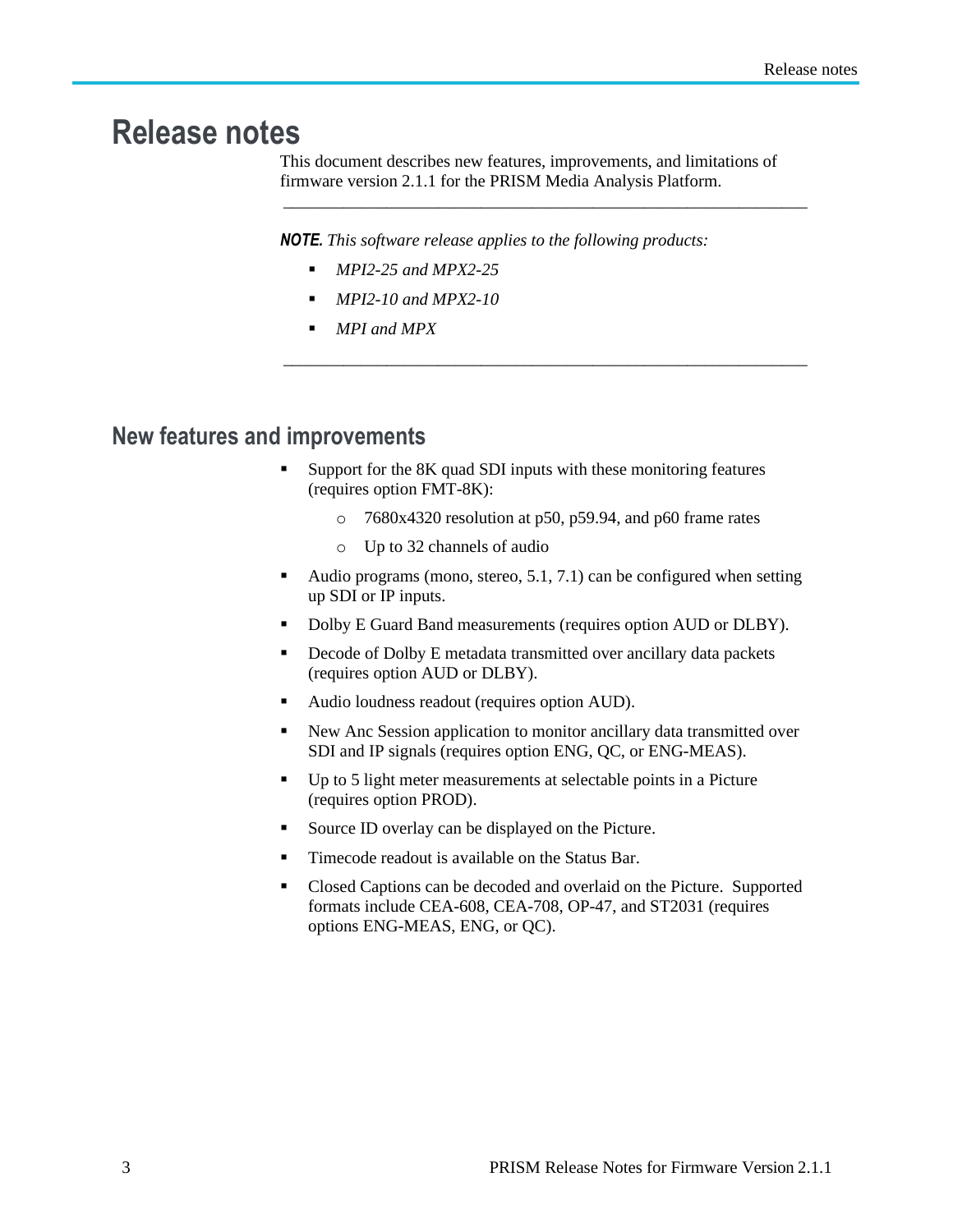## **General limitations**

This firmware release has the general limitations listed in this section. Check the Telestream website at [www.telestream.net/video/resources.htm#Software](http://www.telestream.net/video/resources.htm#Software) for any firmware updates to the PRISM monitor.

- **SFP** Ports **■** SDI loop-through to SDI SFP modules is not yet supported on the following products:
	- o MPI2/MPX2-25
	- o MPI/MPX that have been upgraded to 25G
	- o MPI2/MPX2-10 that have been upgraded to 25G
	- SDI loop-through to SDI SFP modules is not supported for SD formats.
	- Optical SFP modules, Active Direct Attach Cables (DACs), and Active Optical Cables (AOCs) are supported on the SFP Ports.

Passive DACs are supported on MPI/MPX and MPI2/MPX2-10 products if they include the 25G upgrade.

**ST2022-6 streams** • All ST2022-6 streams are required to have RTP Payload Type of 98.

**ST2110** streams **.** The sequence error detection includes the extended sequence number available in ST2110 streams. The error counter is based on the combined sequence numbers.

- **•** ST2110-21 VRx and CMAX measurements are not supported in SD and 4K/UHD formats.
- **IP Generator application** When configuring the IP Generator for Seamless Switching with the ip\_gen\_config API, setting both paths is required using the scope operators IP1 and IP2.
	- SD 525 signal generation in ST2110-20 has a skewed color bar alignment when motion is enabled. It is recommended to only use this signal for IP layer testing.
	- The IP Generator may not lock to PTP at power-up. If you know there is a valid incoming PTP signal, go to the IP Generator application Settings menu, ensure that Reference is set to PTP, disable the generator, then reenable the generator. The generator should then be locked to PTP.
- **Trace applications If Convert to Rec. 709 mode is enabled and the gamut exceeds the 709** gamut, traces may have distortions in the Waveform, Vector, and Diamond applications.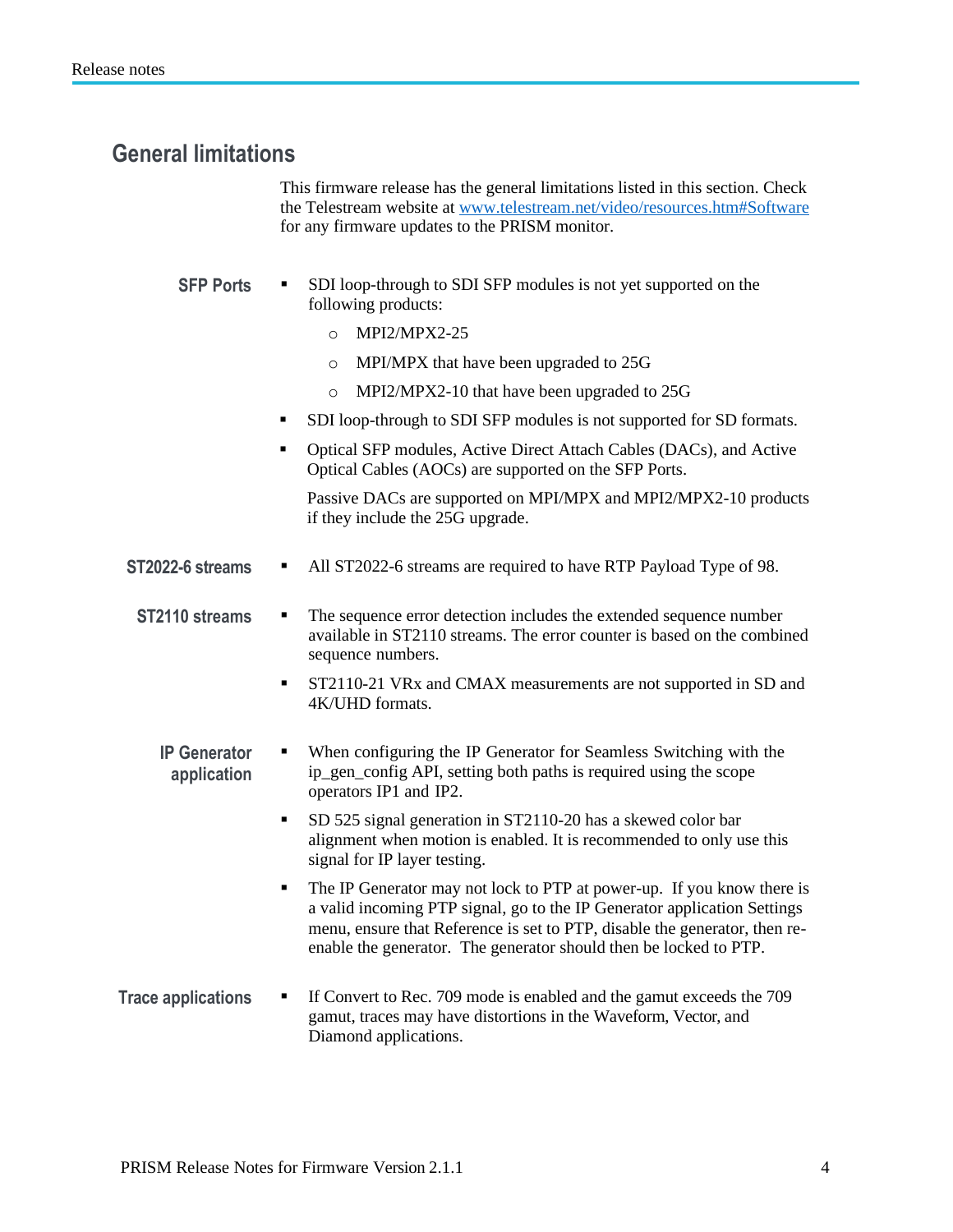- **Audio application** Audio application may indicate CRC errors for Dolby stream except Dolby E format.
	- When Dolby audio is included in SDI signals or ST2022-6 streams, undecoded Dolby data is sent out of the headphone port.
	- Audio bar paging is not saved in presets. If the input has many audio channels, there can be multiple pages of audio bars to display. When recalling a preset, the first page of audio bars will always be displayed.
	- Dolby Loudness Dialogue Level may incorrectly show NA when the active audio channel is changed, using the program selection at the bottom of the audio bars or by selecting an audio pair in the Status Bar Volume menu. This can be resolved by selecting the active channel in the banner of the Dolby Status application.
	- Video must be present to monitor audio in ST2110-30 audio streams.
	- **Preset ■** Presets don't save:
		- o HDR measurement thresholds in Picture Settings,
		- o Dolby program to decode in Audio application Settings,
		- o Audio channel pair that appears after pressing Volume in the Status bar.
	- **IP Graphs application** When the instrument is powered on with no IP input stream connected, the graphs in the IP Graphs application may show a false-event spike.
		- The TS-DF graph gets invalid data when PTP is locking.
		- The PIT graph may see a large value when changing inputs.
	- **PTP Graphs application • The PTP Graphs application shows incorrect data when no PTP Master** is present.
		- When the instrument does not lock to PTP, the measurements using PTP timing information can be corrupted. Set the PTP domain to a number that is not in use to avoid this issue.
		- **PTP**  $\bullet$  When no PTP Master is present, the PTP message rates will be erroneously reported as infinite (INF).
			- If PTP Mixed Mode does not lock after reboot, change the PTP domain to a different number then change it back to the correct PTP domain. PTP should be then be locked.
	- **Control IP Port**  $\blacksquare$  When you have the instrument configured so that the Control IP Port address is assigned using DHCP and a DHCP failure occurs, the Control IP Port address display in the Settings > Network submenu does not indicate that a DHCP failure has occurred. If this issue occurs, you may have to manually configure the Control IP Port address.